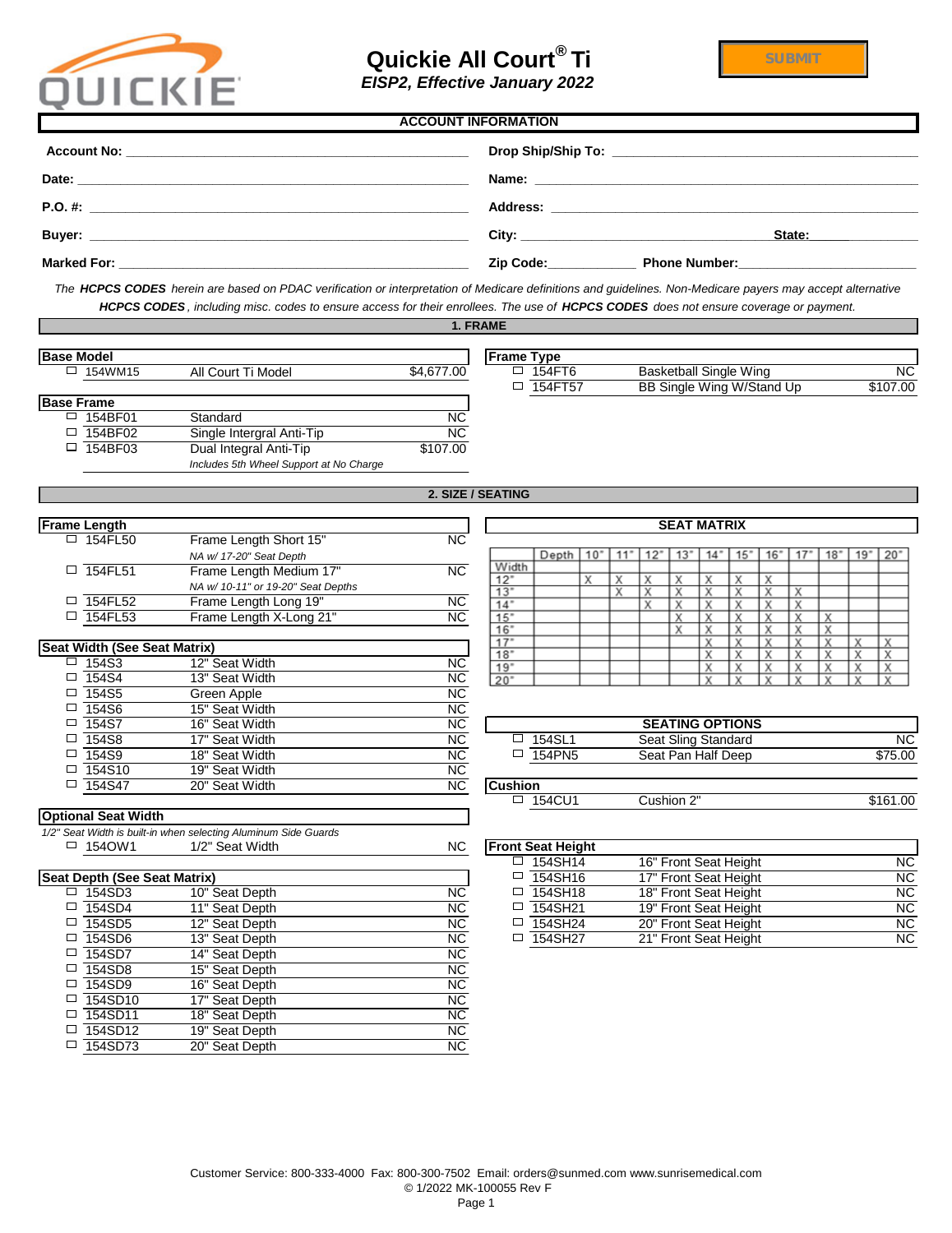#### **Caster**

154CW1 3" Micro 2009 154CW1 3000 154CW 3000 154CW 3000 154CW 2009 154CW 2009 154CW 2009 154CW 2009 154CW 2009 154CW 2009 154CW 2009 154CW 2009 154CW 2009 154CW 2009 154CW 2009 154CW 2009 154CW 2009 154CW 2009 154CW 2009 1

**3. CASTERS**

# **4. REAR WHEELS**

| <b>Rear Seat Height</b> |                      |           | <b>Rear Wheel Tire</b>                      |                  |
|-------------------------|----------------------|-----------|---------------------------------------------|------------------|
| 154RH11<br>$\Box$       | 13" Rear Seat Height | <b>NC</b> | 154RT31<br>$\Box$                           | <b>High Pres</b> |
| 154RH13                 | 14" Rear Seat Height | <b>NC</b> | 154RT5<br>□                                 | Turbo Tre        |
| 154RH15                 | 15" Rear Seat Height | <b>NC</b> |                                             |                  |
| 155RH15                 | 15" Rear Seat Height | <b>NC</b> |                                             |                  |
| 155RH17                 | 16" Rear Seat Height | <b>NC</b> | lHan <del>Q</del> rim                       |                  |
| 154RH20                 | 18" Rear Seat Height | <b>NC</b> | 154HR4<br>$\Box$                            | Plastic Co       |
| 154RH21                 | 19" Rear Seat Height | <b>NC</b> | 154HR7<br>□                                 | Omit Han         |
| 154RH22                 | 20" Rear Seat Height | <b>NC</b> | <b>Handrim Tab</b>                          |                  |
| 154RH23                 | 21" Rear Seat Height | <b>NC</b> | Only required with cross spoke (X/S) wheels |                  |
|                         |                      |           |                                             |                  |

| eat Height |                                                  |           | <b>Rear Wheel Tire</b> |                                |           |
|------------|--------------------------------------------------|-----------|------------------------|--------------------------------|-----------|
| 154RH11    | ' Rear Seat Height                               | <b>NC</b> | 154RT3                 | Pressure Clincher Tire<br>High | <b>NC</b> |
| 154RH13    | $\mathbf{14}^{\mathrm{m}}$<br>' Rear Seat Height | <b>NC</b> | 154RT'                 | <b>Turbo Tread Tire</b>        | ΝC        |
|            |                                                  |           |                        |                                |           |

| 155RH17<br>16" Rear Seat Height<br>NU.              | ı Han <del>u</del> rım                                      |
|-----------------------------------------------------|-------------------------------------------------------------|
| 154RH20<br>18" Rear Seat Height<br><b>NC</b>        | <b>Plastic Coat Handrim</b><br>154HR4<br>\$118.00<br>$\Box$ |
| 154RH21<br>19" Rear Seat Height<br><b>NC</b>        | <b>NC</b><br>154HR7<br>Omit Handrim<br>ப                    |
| 154RH22<br>20" Rear Seat Height<br><b>NC</b>        | <b>Handrim Tab</b>                                          |
| 154RH23<br>21" Rear Seat Height<br><b>NC</b>        | Only required with cross spoke (X/S) wheels                 |
|                                                     | <b>NC</b><br>Handrim Regular Tab<br>$\Box$ 154TB1           |
| heel                                                |                                                             |
| <b>NC</b><br>154RW53<br>24" X/S Spoke Wheel (540)   | <b>Camber Tube</b>                                          |
| 24" X/S QP HT Tnns (559)<br>154RW69<br>\$296.00     | <b>NC</b><br>154Cl10<br>16 Degree Camber<br>$\Box$          |
| 24" X/S QP HT BB (559)<br>154RW70<br>\$296.00       | <b>NC</b><br>$\Box$ 154Cl11<br>20 Degree Camber             |
| 26" X/S QP HT BB Wheel (590)<br>154RW66<br>\$296.00 |                                                             |

| <b>Rear Wheel</b> |                |                               |           |                    |                  |           |
|-------------------|----------------|-------------------------------|-----------|--------------------|------------------|-----------|
|                   | $\Box$ 154RW53 | 24" X/S Spoke Wheel (540)     | <b>NC</b> | <b>Camber Tube</b> |                  |           |
|                   | □ 154RW69      | 24" X/S QP HT Tnns (559)      | \$296.00  | 154Cl10<br>□       | 16 Degree Camber | <b>NC</b> |
|                   | $\Box$ 154RW70 | 24" X/S QP HT BB (559)        | \$296.00  | $\Box$ 154Cl11     | 20 Degree Camber | <b>NC</b> |
|                   | $\Box$ 154RW66 | 26" X/S QP HT BB Wheel (590)  | \$296.00  |                    |                  |           |
|                   | $\Box$ 154RW72 | 26" X/S QP HT BB Whl (700C)   | \$296.00  | <b>Axle</b>        |                  |           |
|                   | $\Box$ 154RW57 | 24" Spinergy Whl 540 Blk      | \$907.00  | 154AX4<br>□        | <b>QR Steel</b>  | <b>NC</b> |
|                   | $\Box$ 154RW59 | 24" Spinergy Whl 559 Blk      | \$907.00  | $\Box$ 154AX11     | Quad QR Axles    | \$97.00   |
|                   | □ 154RW61      | 26" Spinergy Whl 590 Blk      | \$907.00  |                    |                  |           |
|                   | □ 154RW63      | Omit Rear Wheel & Axle (540)  | <b>NC</b> |                    |                  |           |
|                   | $\Box$ 154RW64 | Omit Rear Wheel & Axle (559)  | <b>NC</b> |                    |                  |           |
|                   | $\Box$ 154RW65 | Omit Rear Wheel & Axle (590)  | <b>NC</b> |                    |                  |           |
|                   | □ 154RW71      | Omit Rear Wheel & Axle (700C) | <b>NC</b> |                    |                  |           |

| <b>NC</b>            |  |
|----------------------|--|
| $\ddot{\phantom{1}}$ |  |

**5. FOOTREST**

**6. BACKREST / SEATING**

| <b>Footrest</b>         |                        |           |        | <b>Adaptive Platform Spacer</b>    |    |
|-------------------------|------------------------|-----------|--------|------------------------------------|----|
| 154F234<br>□            | <b>Platform</b>        | <b>NC</b> |        | NA w/ High Mount Platform Footrest |    |
| 154F39<br>$\Box$        | High Mount Platform    | <b>NC</b> | $\Box$ | 154AD1                             | Ad |
| <b>Footrest Options</b> |                        |           | □      | 154AD2                             | Ad |
| 154IG20                 | Neoprene Impact Guards | <b>NC</b> |        | 154AD3                             | Ad |

|            |                        |           | Adaptive Platform Spacer          |                             |          |
|------------|------------------------|-----------|-----------------------------------|-----------------------------|----------|
| 154F234    | <b>Platform</b>        | <b>NC</b> | NA w/High Mount Platform Footrest |                             |          |
| 154F39     | High Mount Platform    | <b>NC</b> | 154AD1                            | Adaptive Platform 2" Spacer | \$102.00 |
| st Options |                        |           | 154AD2                            | Adaptive Platform 4" Spacer | \$102.00 |
| 154IG20    | Neoprene Impact Guards | <b>NC</b> | 154AD3                            | Adaptive Platform 6" Spacer | \$102.00 |

| <b>Back Type</b>   |                         | <b>Back Upholstery</b> |
|--------------------|-------------------------|------------------------|
| 154BT1             | <b>Folding Backrest</b> | <b>NC</b><br>154BU1    |
| 154BT3<br>□        | Non Folding Backrest    | <b>NC</b><br>154BU13   |
|                    |                         | 154BU14                |
| <b>Back Height</b> |                         |                        |
| 154B128            | Back Height 9"          | <b>NC</b>              |
| 154B129            | Back Height 10"         | <b>NC</b>              |
| 154B130            | Back Height 11"         | <b>NC</b>              |
| 154B131            | Back Height 12"         | <b>NC</b>              |
| 154B33<br>$\Box$   | Back Height 13"         | <b>NC</b>              |
| 154B132            | Back Height 14"         | <b>NC</b>              |
| 154B35             | Back Height 15"         | <b>NC</b>              |
| 154B36             | Back Height 16"         | <b>NC</b>              |
| 154B37             | Back Height 17"         | <b>NC</b>              |
| 154B38             | Back Height 18"         | <b>NC</b>              |
|                    |                         |                        |

| рe     |                         |           | <b>Back Upholstery</b> |                             |           |
|--------|-------------------------|-----------|------------------------|-----------------------------|-----------|
| 154BT1 | <b>Folding Backrest</b> | <b>NC</b> | 154BU1<br>_            | <b>Back Upholstery Std</b>  | <b>NC</b> |
| 154BT3 | Non Folding Backrest    | <b>NC</b> | 154BU13                | Back Upholstery Adj Sports  | \$161.00  |
|        |                         |           | 154BU14                | <b>Back Upholstery Omit</b> | $-$15.00$ |
|        |                         |           |                        |                             |           |

### **7. SIDE GUARDS**

| <b>Side Guard</b> |                                                          |          |  |  |
|-------------------|----------------------------------------------------------|----------|--|--|
| $\Box$ 154SG4     | <b>Plastic Side Guard Kids</b>                           | \$156.00 |  |  |
| $\Box$ 154SG3     | <b>Plastic Side Guard Reg.</b>                           | \$156.00 |  |  |
| $\Box$ 154SG5     | Alum Side Guard Reg                                      | \$188.00 |  |  |
|                   | Alum Side Guards required for the 1/2" seat width option |          |  |  |